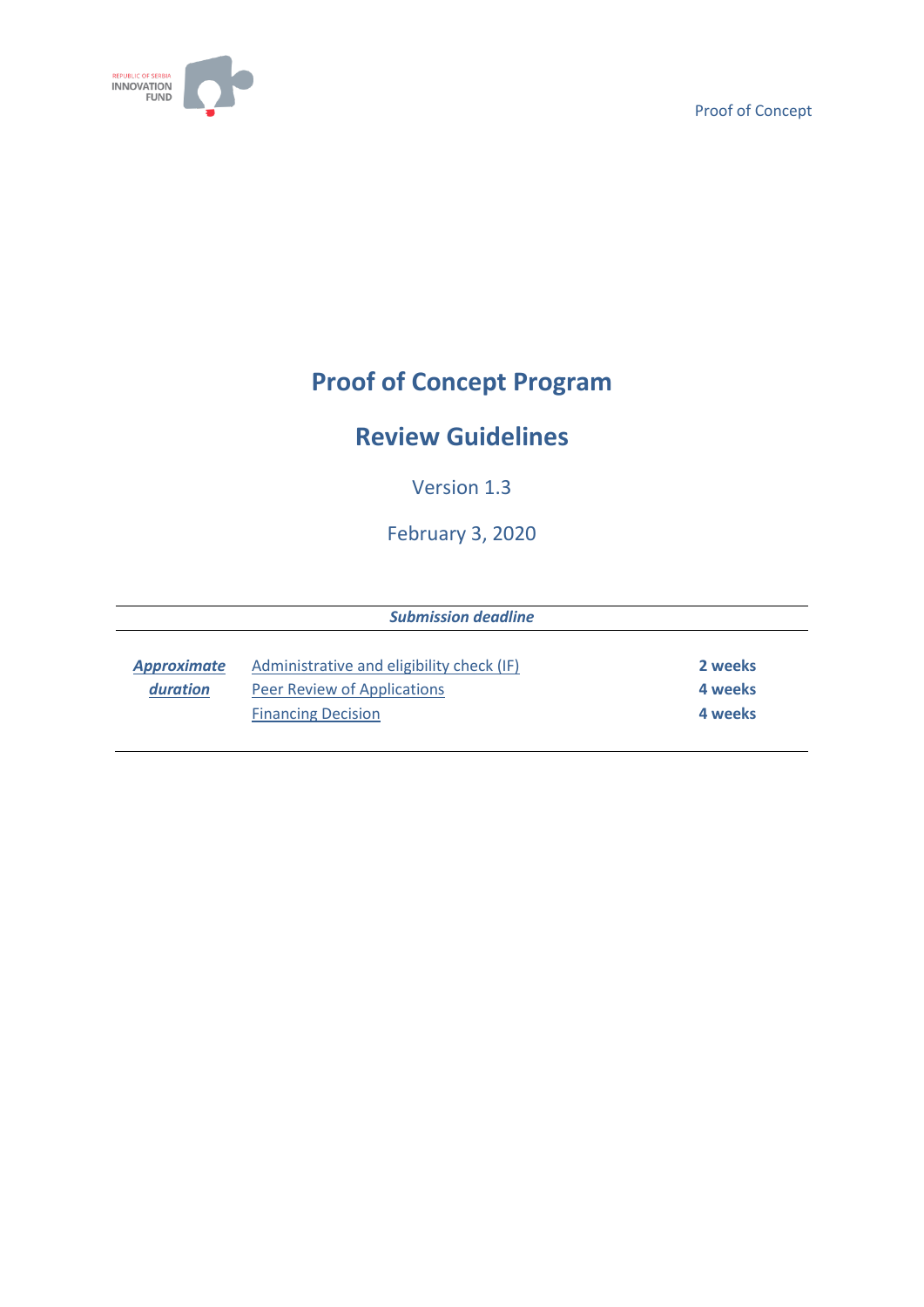

# **1. REVIEW PROCESS**

The Innovation Fund (IF) policy is intended to ensure that Applications submitted to the IF are evaluated on the basis of a process that is timely, fair and based on merit.

Therefore, the review process is organized in the following way:

- Eligibility check for all received Applications
- Peer Review (two blind assessments); with optional additional Peer Review as requested by the internal IF's Decision Committee
- Final decision on financing by the internal Decision Committee (based on the Peer Review assessments)

The IF staff conducts eligibility checks for all received Applications to ensure their completeness and compliance with Proof of Concept Program (PoC) requirements. The IF verifies the receipt of all submitted documents, confirms that appropriate document templates were used and that the Application satisfies all the necessary eligibility criteria and administrative completeness as described in the Proof of Concept (PoC) Program Guidelines. All Applications which meet these criteria will be considered eligible and sent to selected Peer Reviewers for assessment.

*Peer Review* is carried out by Peer Reviewers composed primarily of scientists and industry experts who have experience and knowledge in relevant disciplines and industry areas. The Peer Reviewers do not make any decisions regarding the selection of projects for financing. Instead, their expertise serves as an input to the internal IF's Decision Committee.

The final decision by which the Applicant is awarded PoC grant is made by the Decision Committee composed of three staff members of the IF. The members of the Decision Committee read the written evaluation provided by the Peer Reviewers and make ranking based on scores provided by Peer Reviewers. The role of the Decision Committee is to facilitate the financing decisions and resolve matters in case where conflicting evaluation by Peer Reviewers are provided.

The final decision for financing under the PoC is made by the Decision Committee and signed by the chair person.

# **2. EVALUATION CRITERIA**

The Applications are evaluated based on the following criteria:

- Strength of the team;
- Clarity of the proposed concept;
- Innovativeness and feasibility of the proposed concept;
- Potential for commercialization of the resulting product;
- Feasibility of the implementation plan;

Only Applications satisfying and excelling in all the above-mentioned criteria will be selected for financing by the Decision Committee.

The following guidance has been given to support the Peer-Review process: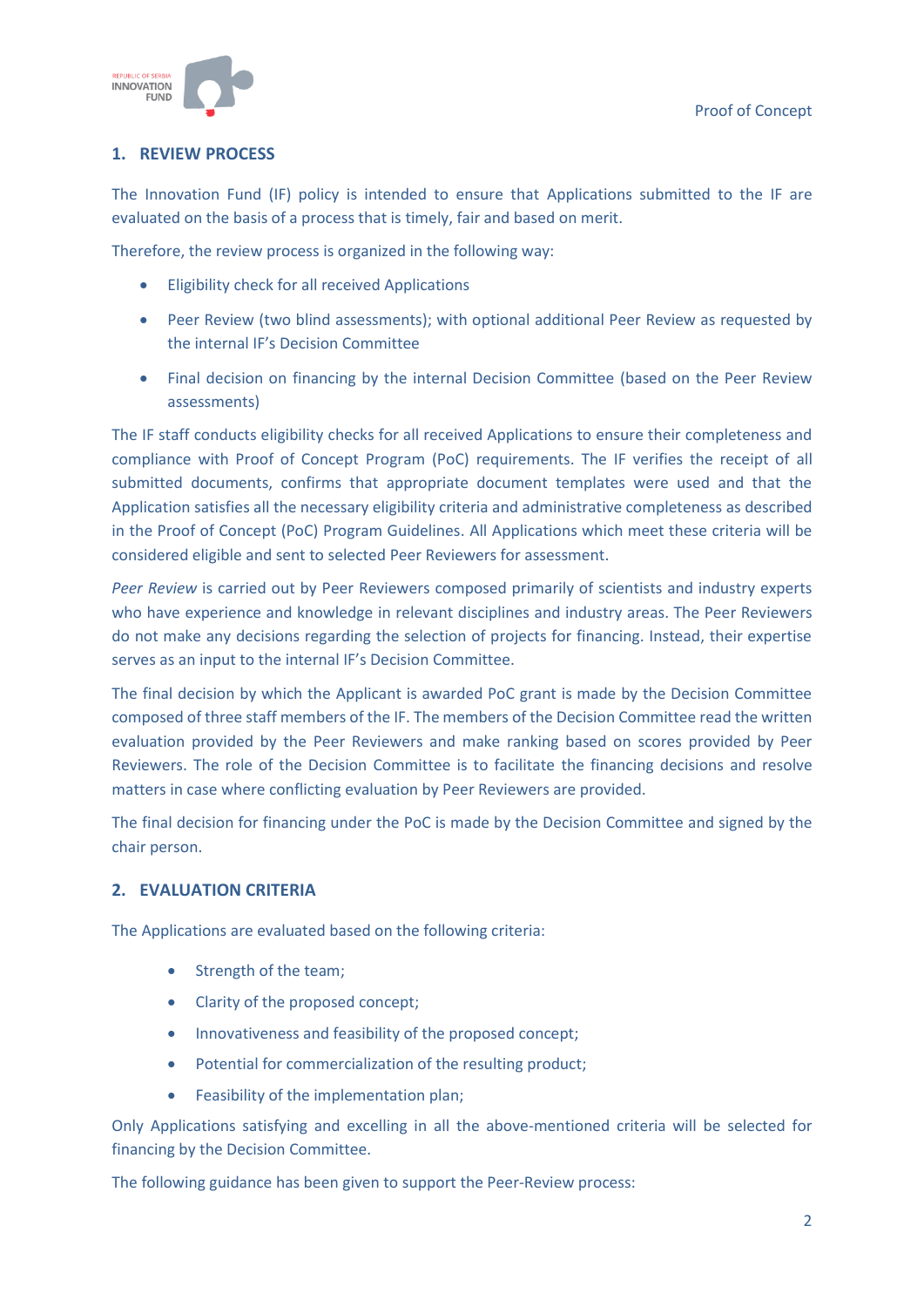

| <b>Strength of the team</b>                                                                                                                                                                                                                                                                                                                                                                         | Does the project team have adequate skills, education,<br>$\bullet$<br>knowledge, and experience to execute the proposed<br>project?<br>To what extent, the publication track record fits with the<br>$\bullet$<br>proposed project?                                                                                                                                                                                                                                                                    |
|-----------------------------------------------------------------------------------------------------------------------------------------------------------------------------------------------------------------------------------------------------------------------------------------------------------------------------------------------------------------------------------------------------|---------------------------------------------------------------------------------------------------------------------------------------------------------------------------------------------------------------------------------------------------------------------------------------------------------------------------------------------------------------------------------------------------------------------------------------------------------------------------------------------------------|
| <b>Clarity of the proposed</b><br>concept                                                                                                                                                                                                                                                                                                                                                           | Is the concept to be proven clearly formulated?<br>$\bullet$<br>Does the Application describe benefits and potential use of<br>٠<br>the concept for future use?<br>Is the value proposition resulting from the proposed concept<br>$\bullet$<br>clearly formulated and understandable?                                                                                                                                                                                                                  |
| <b>Innovativeness and feasibility</b><br>of the proposed concept;<br><b>Note:</b> Projects that are focused on<br>routine or periodic changes made to<br>existing products, production lines,<br>manufacturing processes, services and<br>other already established operations<br>are not necessarily suitable for<br>financing under the PoC, even if those<br>changes may represent improvements. | To what extent does the Application suggest to explore<br>٠<br>unique concept?<br>Has the applicant identified the closest prior art?<br>Does the proposed technology, product or service have<br>٠<br>potential for creation of new IP or know-how?<br>Is it likely that the Application can result in the creation of<br>new or improvement of existing technologies, products or<br>services?                                                                                                        |
| <b>Potential for</b><br>commercialization of the<br>resulting product;                                                                                                                                                                                                                                                                                                                              | Does the proposed approach, if successful, have potential to<br>$\bullet$<br>lead to a marketable technology, product or process?<br>Evaluate the competitive advantage of this technology vs.<br>alternate technologies that can meet the same market<br>needs.<br>Will this lead towards the establishing of the first-mover<br>advantage?<br>What is likely to be impact of the potential technology,<br>product or a process?                                                                       |
| <b>Feasibility of the</b><br>implementation plan;                                                                                                                                                                                                                                                                                                                                                   | Is the plan laid down in the Application a sound approach for<br>٠<br>proving the proposed concept?<br>Are the overall methodology and activities well-reasoned<br>$\bullet$<br>and appropriate to accomplish the proposed development<br>of the technology, product or service?<br>How feasible is the proposed process of proving the concept<br>$\bullet$<br>proposed in the Application?<br>Are the items listed in the budget in line with the proposed<br>activities (e.g. man hours, materials)? |

# **3. ADMINISTRATIVE AND ELIGIBILITY CHECK FOR ALL RECEIVED APPLICATIONS**

After the Application is submitted, the IF staff will conduct a desk review of the eligibility and administrative completeness of the submitted Applications as well as initial screening of the submitted documents (where applicable). Only fully completed, signed, and electronically submitted Applications will be considered for further evaluation. Ineligible Applicants will be notified of their ineligibility by email, after the IF completes eligibility review of all submitted Applications.

Each Application received will be checked for eligibility using the following criteria: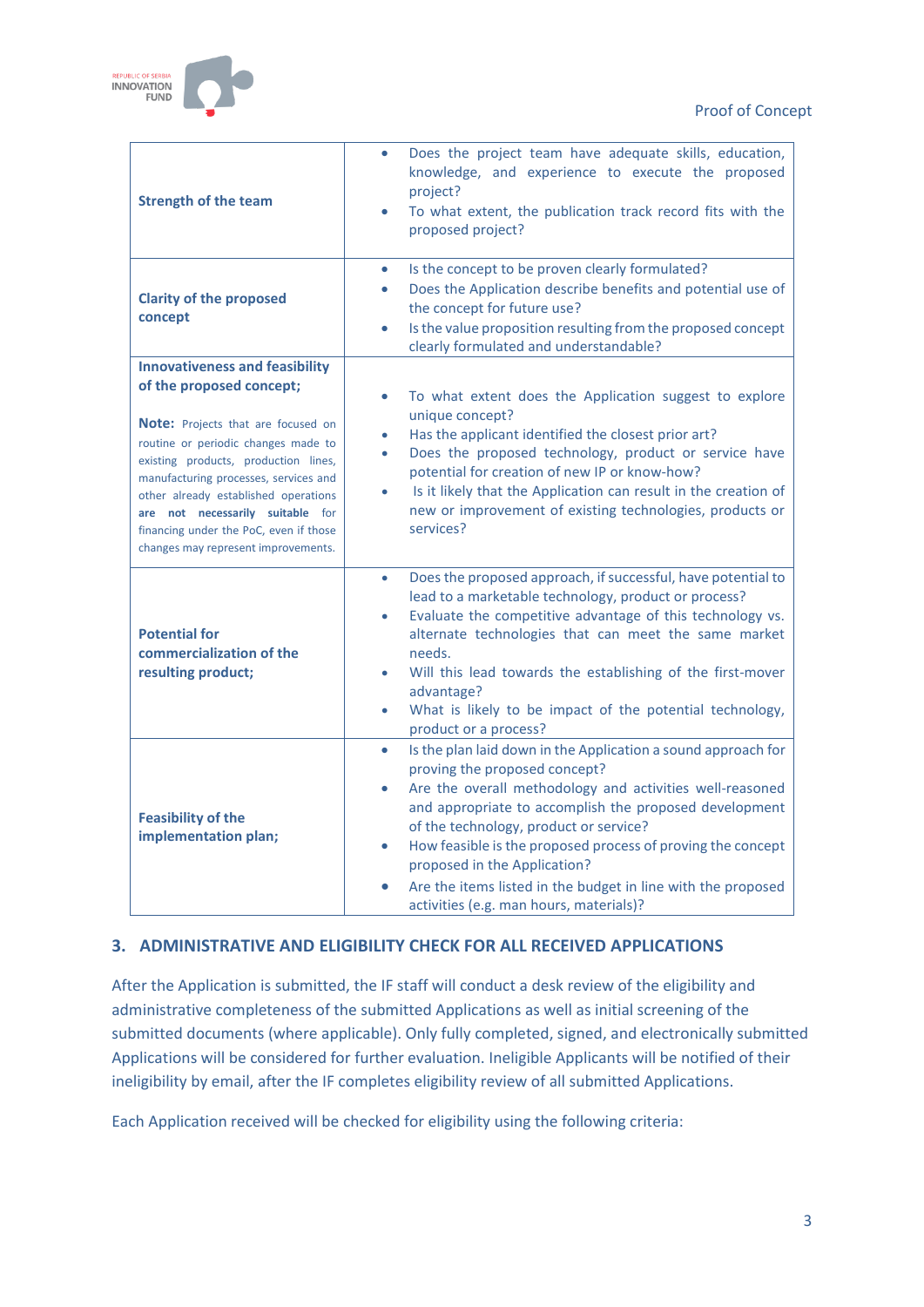

- The Applicant is a public sector  $R&D<sup>1</sup>$  institution, or any other institution and organization accredited to conduct R&D<sup>2</sup> activities (including the private ones), registered in Serbia;
- The principal researcher (project manager) is employed/engaged by the Applicant;
- The TRL of the Application is higher than 1 and lower than 4.

The IF will make sure to check the status of a R&D institution regarding the ownership structure and possible accreditation for R&D using available public data at the time the eligibility check is carried out.

Application is nominated and prepared by the researcher or the research team, whereas the eligible R&D institution is a signing party responsible for the grant management in case the Application is accepted for funding. Only one organization can submit an Application for funding, receive and manage financial support. Researchers from other R&D organizations could also be part of the teams as regular team members.

In case the Principle researcher fails to provide valid proof of employment/engagement with the Applicant, the IF will not sign PoC grant agreement. Existence of a valid proof of employment/engagement will be verified only for the Applications selected for financing by the IF. Awardees that have already received grants under TTF program for commercialization of inventions are eligible to apply for funding under PoC, provided their application is in line with the conditions prescribed in the PoC Program Guidelines.

One Principal researcher can submit only one Application per call for proposals. In case of more than one Application submitted by the same Principal researcher the IF will consider the first submitted Application (as per official Portal submission time), while all other Applications will be rejected as ineligible.

Modified and improved Applications are allowed in subsequent calls for proposals. However, an Applicant can resubmit substantially the same Application only once. An Application which is substantially the same as any two Applications (i.e., based on the substantially same or similar innovative technology, product or service and business plan) previously submitted to the IF by the Applicant will not be considered for further evaluation.

If an Applicant wishes to file a fact-based objection to the outcome of the administrative completeness and eligibility check (citing evident omissions, oversights or mistakes made by the IF staff), they may submit a formal letter of objection to the IF, written in English and not exceeding 500 words within 8 calendar days from the day of receiving the original eligibility review decision notification. The letter should be signed by the by the authorized representative of the Applicant (dean of the faculty or the director of the institute/innovation center) and sent t[o PoC@inovacionifond.rs.](mailto:PoC@inovacionifond.rs) The IF will provide an official response to the formal letter of objection within 8 calendar days from receiving the objection.

# **4. PEER REVIEW**

The Peer Review includes a technical review carried out by the international Peer Reviewers selected by IF, who is responsible for ensuring that each Application receives an objective and fair Review.

<sup>1</sup> Majority state-owned R&D organizations

<sup>&</sup>lt;sup>2</sup> Accreditation of an institution to do R&D is governed by the [Law on research and development](http://www.mpn.gov.rs/wp-content/uploads/2015/09/Zakon-o-NID-iz-Paragrafa-sl-gl.-112-iz-2015-preciscen-tekst.pdf) and the Rulebook on [valuation of R&D works in the process of accreditation of institutes, integrated universities, faculties and centers of](http://www.mpn.gov.rs/dokumenta-i-propisi/zakonski-okvir/)  [excellence.](http://www.mpn.gov.rs/dokumenta-i-propisi/zakonski-okvir/)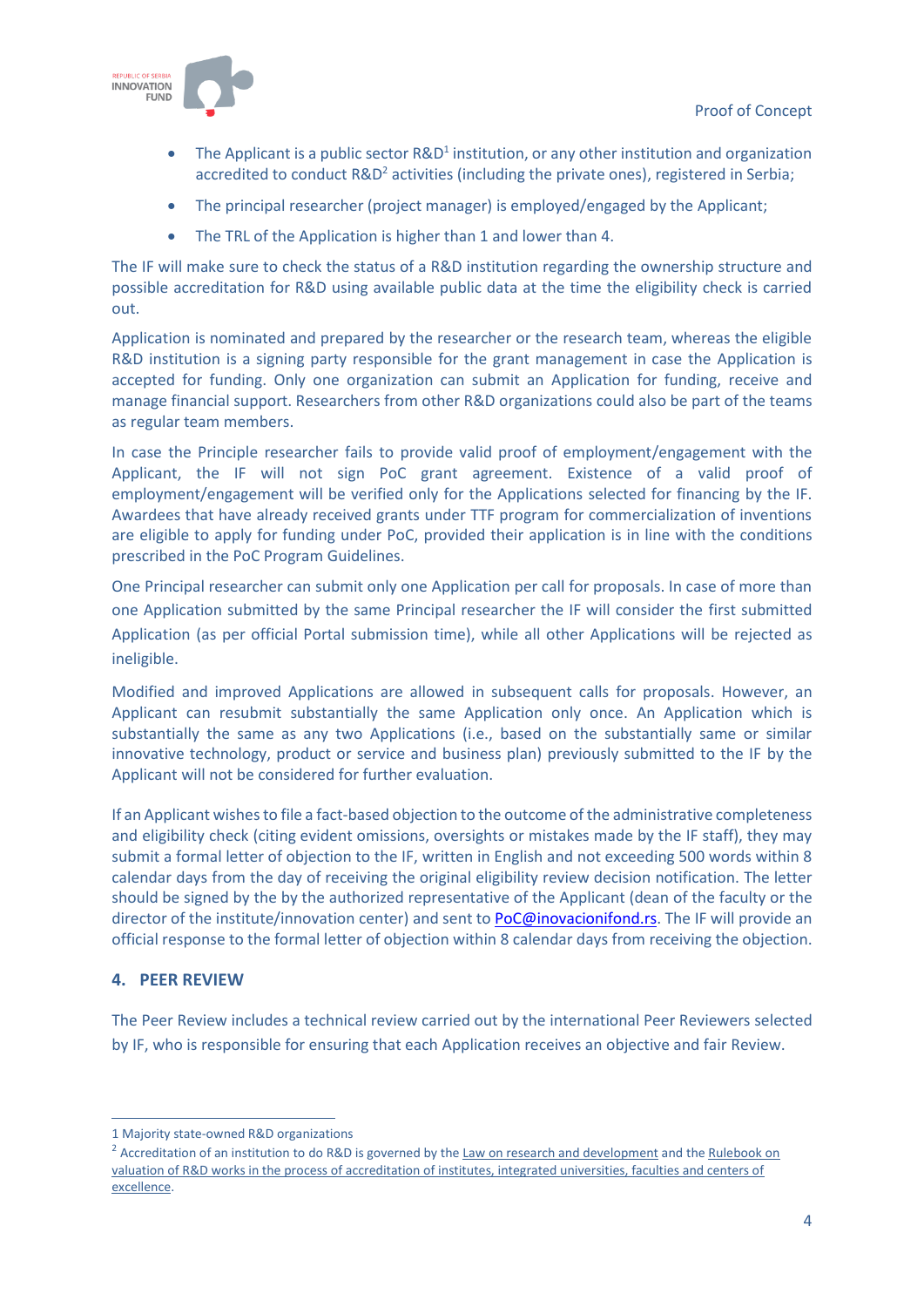

#### **IF staff:**

- Provide the Peer Reviewers with the Declaration of impartiality and confidentiality to sign before assigning them the Applications to review;
- Document and manage conflicts of interest;
- Assign at least two appropriate Peer Reviewers to each Application based on the corresponding field of industry and science, so that the Peer Reviewers can conduct their evaluation and assign individual scores for each criterion;
- Attend and oversee all administrative and regulatory aspects of Peer Review.
- Prepare Final evaluation report based on the Final decision of the Decision Committee.

#### **Peer Reviewers:**

- Sign the Declaration of impartiality and confidentiality as provided by the IF;
- Receive access to the Applications for review through the IF portal;
- Examine the Review Guidelines and instructions;
- Within two days of receiving access to the Applications to review, examine each assigned Application to verify that the Applications match the reviewers' area of expertise and inform the IF;
- Declare any conflicts of interest with regard to specific Applications presented to them, in accordance with the IF Confidentiality and Prevention of Conflict of Interest Policy;
- Prepare a written evaluation (using the online Peer Review Evaluation Form on the IF Portal) for each Application assigned, based on the defined evaluation criteria and judgment of merit;
- Assign a numerical score (from 1 to 4, with 1 being the poorest and 4 being the best) to each evaluation criterion.

#### **Peer Review Procedures**

The IF Program Manager will assign Peer Reviewers and provide them with the username and password to access the Applications on the IF online application portal.

*Within 2 days of receiving the projects from the IF,* Peer Reviewers will:

- Examine review assignments, review materials (including Applications), and instructions;
- Review all Applications assigned to them for conflicts of interest or the appearance of conflicts of interest and inform the IF whether any exist;
- Review each assigned Application to verify that the Applications match the reviewers' area of expertise and inform the IF of any concerns.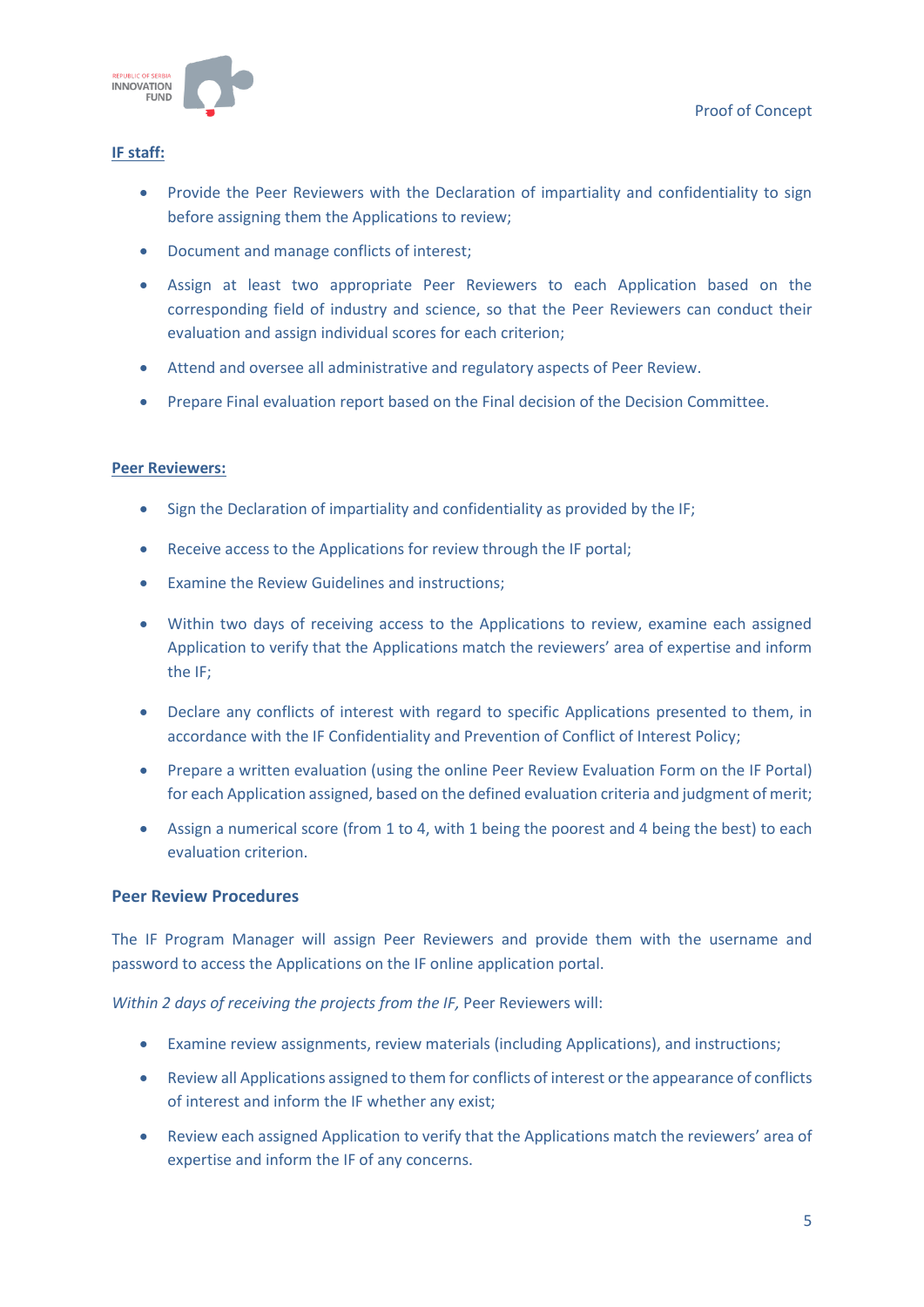

#### *Within 2 weeks of receiving the projects from the IF,* Peer Reviewers will:

- Read Applications, consider each of the five evaluation criteria, and give a separate score for each, based on the technical merit, and write detailed evaluation for each of the assigned Applications using the Peer Review Evaluation Form on the PoC online portal;
- Complete and submit the Peer Review Evaluation Form for each Application assigned to the PoC online application portal.

*Note: should the IF establish that the Peer Reviewer has not provided sufficiently elaborate comments to justify the claims and conclusions made for any of the evaluation criteria, the IF reserves the right to ask of the Peer Reviewer to expand upon their comments and supplement their opinion with additional explanations.* 

#### **Scoring methodology**

Peer Reviewers will consider each of the evaluation criteria (described in Section 2 above) in the evaluation and give a separate score for each. The scoring system utilizes a 4-point rating scale (4 = excellent;  $3 = good$ ;  $2 = acceptable$ ;  $1 = poor$ ). The total score for an Application is the sum of the points given to each criterion by two Peer Reviewers, producing a maximum of 40 points. All projects will be scored based on the score of two Peer Reviews and ranked accordingly by the Decision Committee. If an Application scores less than 4 points in total on any of the evaluation criteria or less than 20 points overall, the Application will automatically become ineligible for funding.

**Peer Reviewer scoring represents the main segment of the overall evaluation and the final decision is made primarily based on their assessments. The IF's internal Decision Committee is responsible for selecting the Awardees for financing based on the analysis of each completed Peer Reviewer written evaluation. If the two Peer Reviewers provide conflicting assessments, an additional Peer Reviewer will be called upon to assess the Application. A conflicting assessment exists in cases where the difference between the total scores of two Peer Reviewer written evaluations assigned to one Application is greater than 8 points. Decision Committee may request the opinion of a third Peer Reviewer if necessary, in projects where the above difference is less than 8 points. In the case when the third Peer reviewer is used, his/her score will be used for determining the final score, along with the score of one of the two Peer Reviewers whose number of points is closer to the third Peer Reviewer's score. In the case when the difference in the score between the third and both first and second Peer Reviewers is the same, the score of the Peer Reviewer with the least points will be excluded.**

#### **5. INTERNAL DECISION COMMITTEE REVIEW**

The written evaluations are reviewed by the IF's Decision Committee who creates a ranking list of all reviewed Applications and prepares Peer-Review summaries for each Application summarizing the evaluations produced by the Peer Reviewers. Based on the final ranking and funds available, the IF's Decision Committee makes a list of awardees to receive funding under the PoC.

If a member of the Decision Committee declares conflict of interest regarding a specific Application, the IF is responsible to provide a substitution so that the Decision Committee always has three members in the decision-making process.